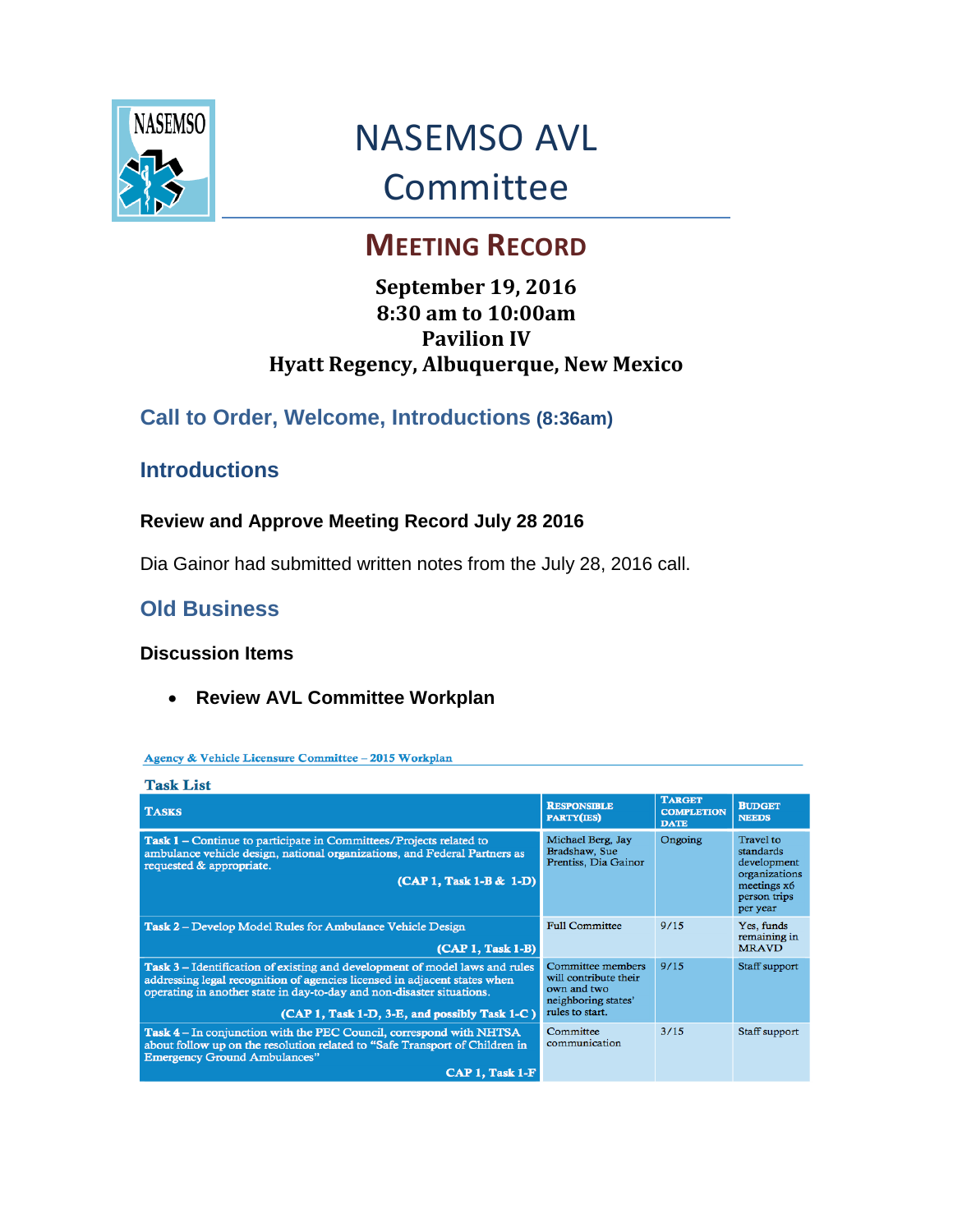Chairman Berg asked all members of the AVL Committee to review the 2015 Workplan and prepare for a discussion on October 27, 2016 at our monthly call regarding items for the 2016-2017 plan.

Group reviewed 2015 Workplan. Dia Gainor reminded group that the items in the Workplan have a tie to NHTSA funding/contracts. One specific item would be developing materials that could be available on a learning platform for widespread availability and EMS organization/agency adoption. The developing of a model rules and process for ambulance inspections was discussed at the July phone meeting.

#### **Partners Update**

#### **Federal:**

- **GSA:** John McDonald reported on Change Notice #9 and upcoming Change Notice #10, which will be published at the same time as SAE standards. Triple K standards will remain open until the language/reference remains in any states rules/administrative code.
- **NIOSH:** Jim Greene discussed testing upcoming and revisions, including cot/cot mounts and seating areas. More areas are up for testing, including keeping contents in the cabinets, and the subfloor. These are to be published by the end of this year. Jim talked about a video series being produced that focuses on what crash testing is and how it is done, overall seven modules. Jim stated that they had initially hoped to publish this on DVD's, however within this agency there is pushback on this plan, as many computers no longer have DVD drives. They are still planning on how to release this series.

#### **Associations:**

- **NFPA:** Ken Holland reported that Version 3 of 1919 is underway, first meeting in Kansas City in October. To date 110 public comments have been received. Chairman Mike Berg is siting on the Technical Committee and will Chair Chapter 6 on the Patient Compartment.
- **GVS 1.0:** Mark Van Arnam recapped the history of this standard and its current endorsements (five national groups). Mark stated that the organizations in the fire service have challenged ANSI about the ability for CAAS to write and publish automotive ambulance standards, stating that ANSI only allows for one standard can exist. Ken Holland did state the standards could co-exist.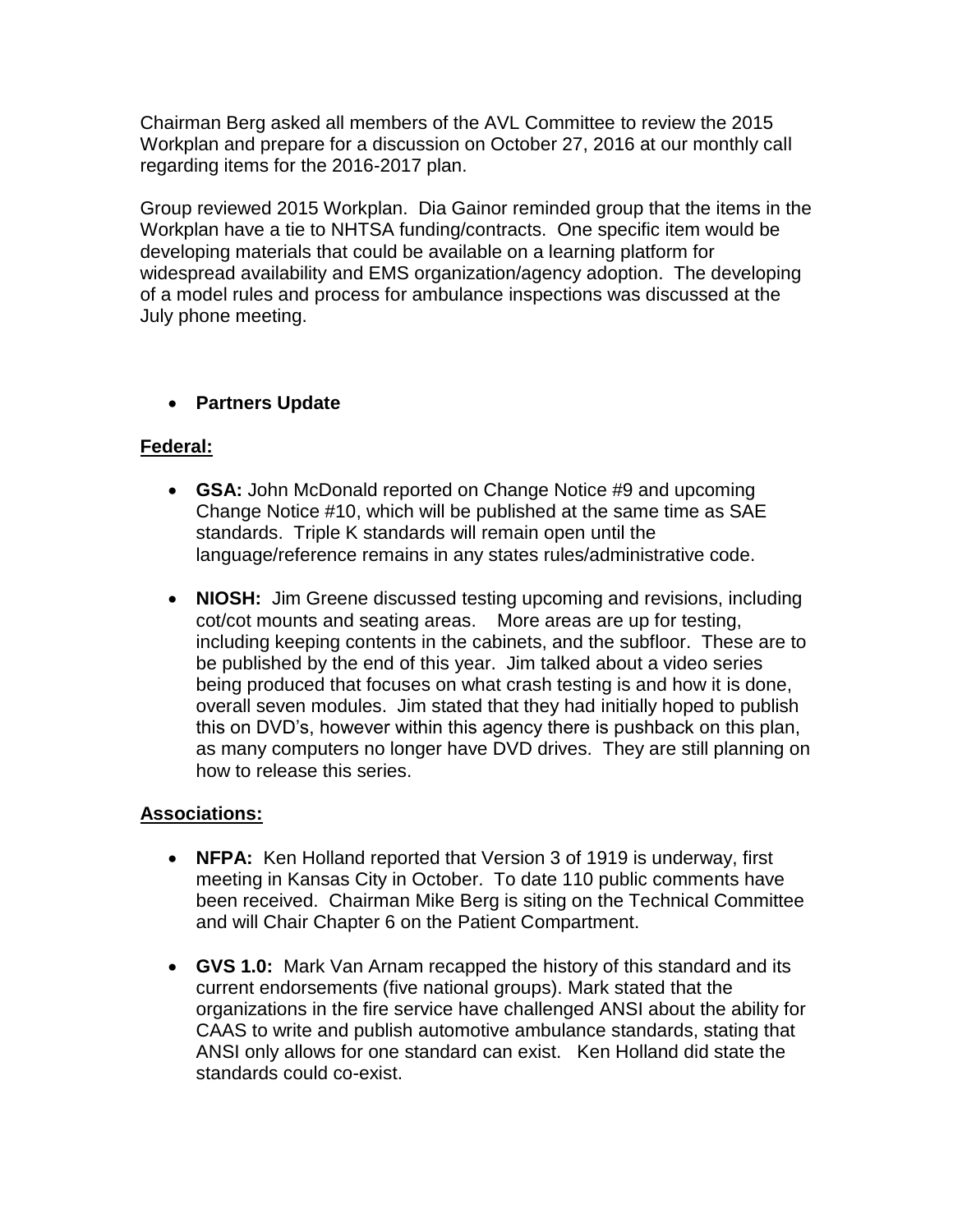A brief discussion followed and a copy of a letter from CAAS had been distributed to members of the committee asking for an endorsement from NASEMSO. Chairmen Berg asked the committee for feedback on the letter to provide to the NASEMSO Board. Discussion followed. Some had concerns about endorsing one over the other, many felt that supporting both was important based on the broad content of both. Some states are still holding on to the GSA KKK. Concerns were raised that supporting more then one could be confusing for ambulance manufacturers.

**Discussion of CAAS Ground Vehicle Standards for Ambulances (GVS) v. 1.0** see partners update under "associations"

**Development of Model Rules Draft Discussion & Vehicle Inspection (follow up to July 28, 2016 discussion):** the primary discussion is around focusing on building a model inspection process and rules for states to adopt in part or whole. The group discussed that there are some states and agencies that do not have formal inspection standards. A small committee was established to work on this including Keith Buhs from IL, Lisa Chervon from MD and Dale Adkerson from OK. This group will meet by phone prior to the next AVL meeting.

**Sticker Location – AMD:** Chairman Berg discussed with the committee the need to standardize where the manufacturer certification sticker is located.

**2016 AVL Survey Update:** staff stated that 38 responses to the survey have been received, we need 40. Chairman Berg had assigned NASEMSO staff and committee members to follow up with states that responses are needed from.

**Safe Ambulance.org Update**: Jay Bradshaw reviewed the current state of the Safe Ambulance website. A handout was provided as a resource on this website. Jay stated the interactive map was most popular. The group discussed with Jay adding resources on driver fatigue, and how the website works and focuses on a culture of safety.

#### **New Business**

**NFPA Representation Discussion**: with Jay Bradshaw's and Sue Prentiss's new roles with NASEMSO and REPLICA, they may not be the right fit for the make up on the 1917 committee. President Elect Keith Wages has a possible principle member in mind and asked the group if there was any one with interest in serving as the alternate. Please see Chairman Berg if you are interested.

**Ambulance Remount Discussion**: Chairman Berg discussed with the committee having ambulance automotive standards apply to remounts and concerns that have been raised in his state. This has to be further discussed and clarified for manufacturers and the consumers.